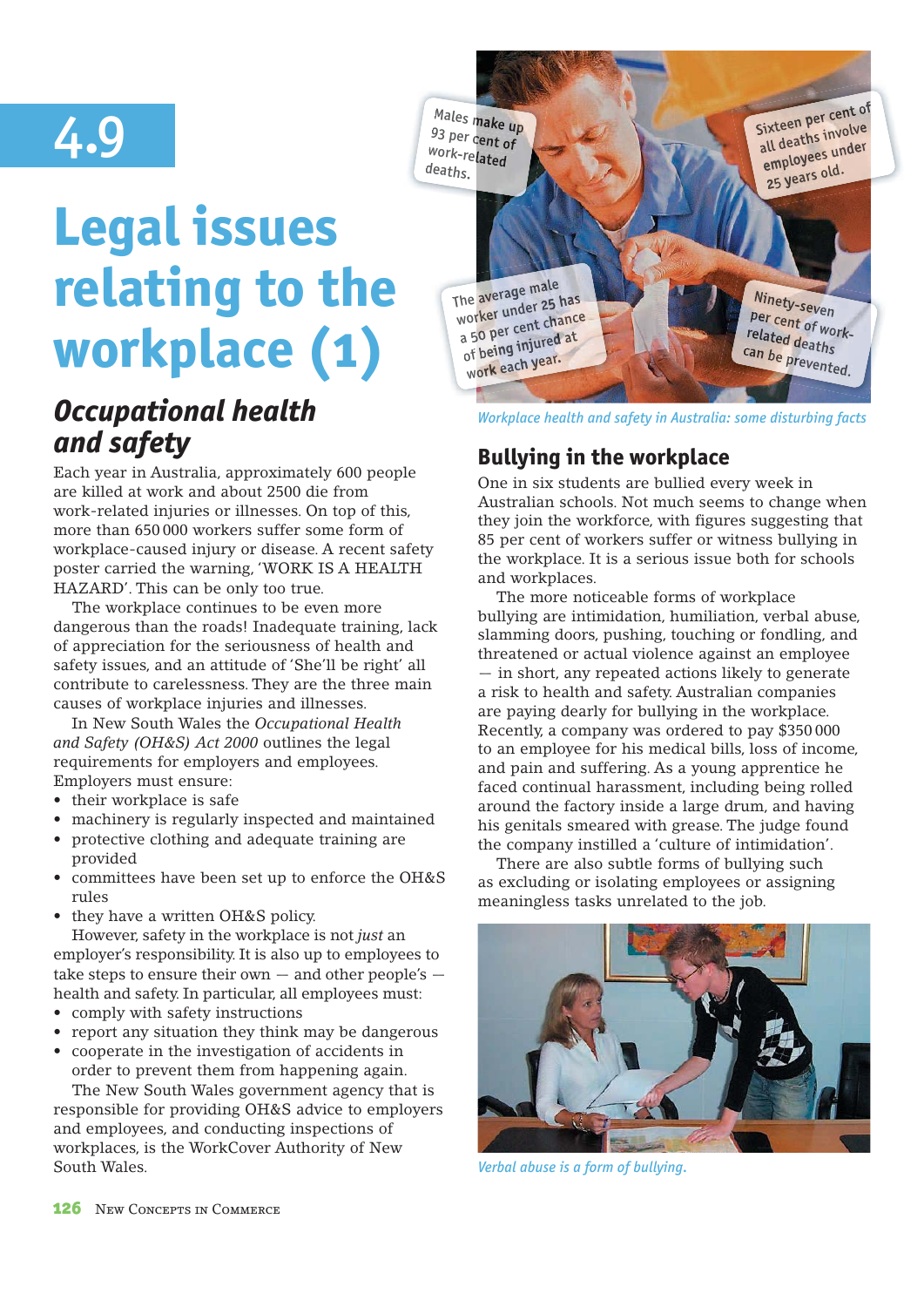

## **Activities**

#### **Understand**

- **1** What do the letters OH&S represent?
- **2** Examine the cartoon of an office scene above. Make a list of all the unsafe practices that you can find in the drawing.
- **3** Identify the three main causes of workplace injuries and illnesses.
- **4** Use the following pairs of words in a sentence:
	- bullying/workplace
	- company/responsibility.
- **5** Give one example, within a school setting, of subtle bullying and another of more noticeable bullying.

#### **Think**

- **6** What particular age and gender group faces the greatest risk of workplace death or injury? Suggest reasons why accident numbers within this group are so high.
- **7** Imagine that you are a person being bullied at school or in the workplace. Comment on how it would affect your: (a) self-confidence
	- (b) performance.
- **8** Why do you think fines for breaking occupational health and safety laws are so large?

 **9** 'I can't be bothered with these health and safety laws. It's up to my workers to operate in a safe fashion. I can't be responsible for their stupidity!' Is this employer right? Give reasons for your answer.

#### **Communicate**

- **10** Arrange to interview a member of your school's OH&S committee. Inquire into:
	- (a) the committee's role
	- (b) how 'accidents' and 'near misses' are recorded
	- (c) what authority the committee has in terms of making recommendations.

#### **Investigate**

**11** Research a particular health or safety issue in the workplace. Examples include industrial deafness, asbestosis and repetitive strain injury. Prepare a news item that will be read on the evening news. Read your report to the class.

#### eBook plus

- **12** Use the **NSW WorkCover** weblink in your eBookPLUS and research the following:
	- (a) the role of WorkCover
	- (b) how a workplace can be made safer
	- (c) some recent prosecutions.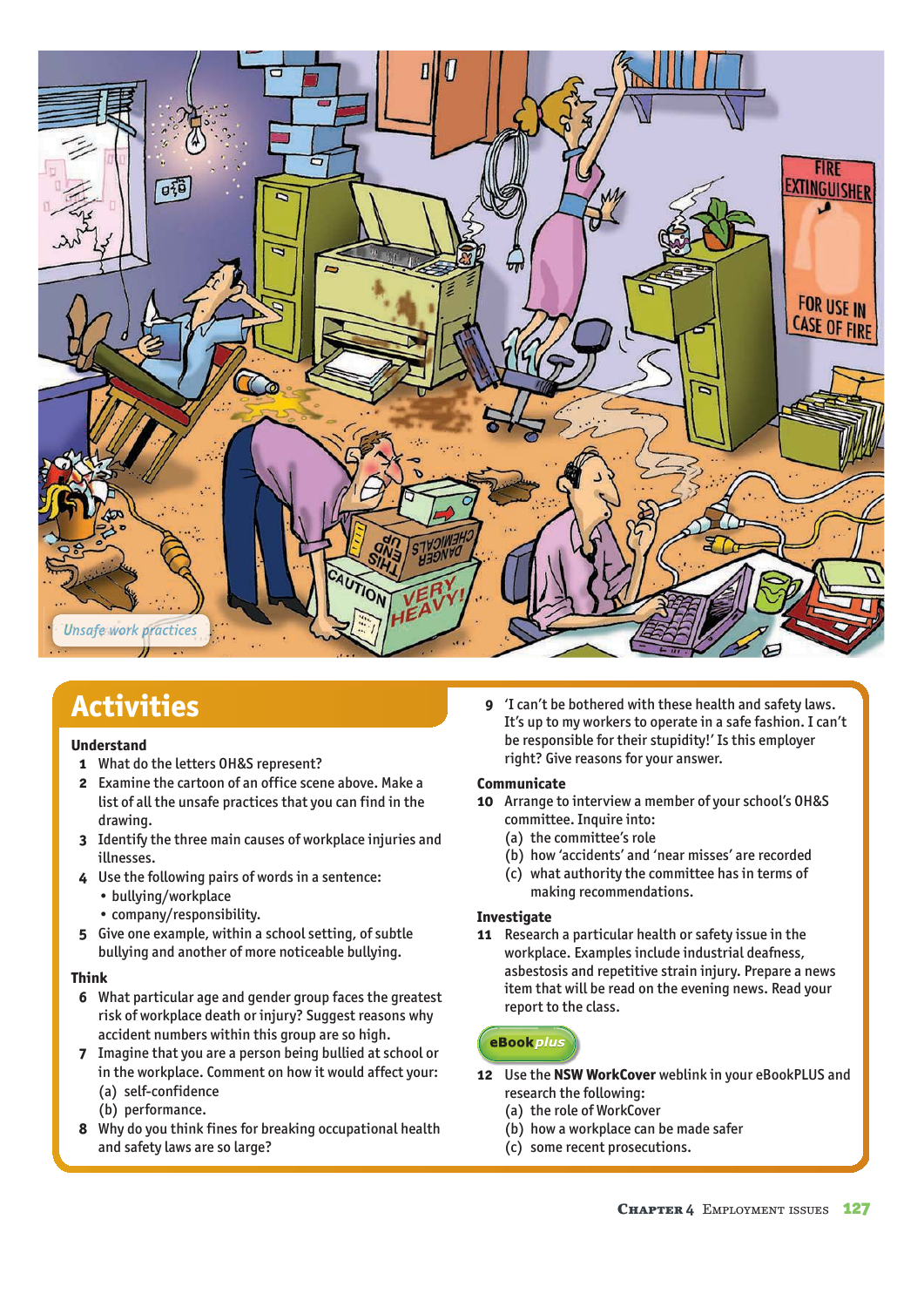# 4.10

# **Legal issues relating to the workplace (2)**

## *Anti-discrimination*

**Discrimination** occurs when a person is treated less favourably because of factors such as gender, age, ethnicity, religion or disability. For many years, discrimination in the workplace was widespread. Women found it difficult to gain promotion, and pay rates for females have been, and still are, below the pay rates for males in comparable occupations. Older employees were sometimes dismissed or forced to retire to be replaced by younger, lower-paid workers. Many migrants and indigenous people found it difficult to secure permanent employment because of their racial backgrounds.

Beginning in the late 1970s, several federal and state laws were passed aimed at ending these kinds of discrimination. Under these laws, it is illegal to discriminate on the grounds of a person's:

- gender, ethnicity, age or sexual orientation
- physical or mental disability
- religious faith or political opinions
- marital status, family responsibilities, pregnancy or potential pregnancy.

## Sorry, I need a woman for the LON Hairdressei Wanted Enquire within

*Direct and indirect discrimination*

than another person or group in similar circumstances *Indirect discrimination* Treatment which

*Direct discrimination* Treating a group less favourably

> seems fair but which has an unequal or unfair impact on one person or a group compared with others

#### **Case** *study*

#### **Case study in discrimination: Julia's case**

For 10 years, Julia worked as an Accounts Manager at a major company. After becoming pregnant, she applied for 12 months maternity leave. At the time, her boss was not happy with the application for leave and evidence was presented later at a legal hearing that he had stated, 'That's it! I now have three women on maternity leave and I'm sick of hiring and training new staff. I'm only hiring men in future'.

 At the end of her maternity leave, Julia's boss informed her that although she could resume work with the company, she could not return to her previous position as Accounts Manager. Instead, the company placed Julia in telephone marketing and it was clear that she had suffered a demotion from her previous position. In Julia's case, the



Federal Court ruled that she had, in effect, been dismissed from her previous position and the company had shown little regard for the trust of a valued employee.

The main legislation in this area includes:

- 1. Racial Discrimination Act. This Act ensures that employers cannot specify particular racial or cultural characteristics when advertising a position.
- 2. Sex Discrimination Act. This Act makes it unlawful to dismiss an employee on the basis of family responsibilities that he or she may have (for example, the care of a sick child).

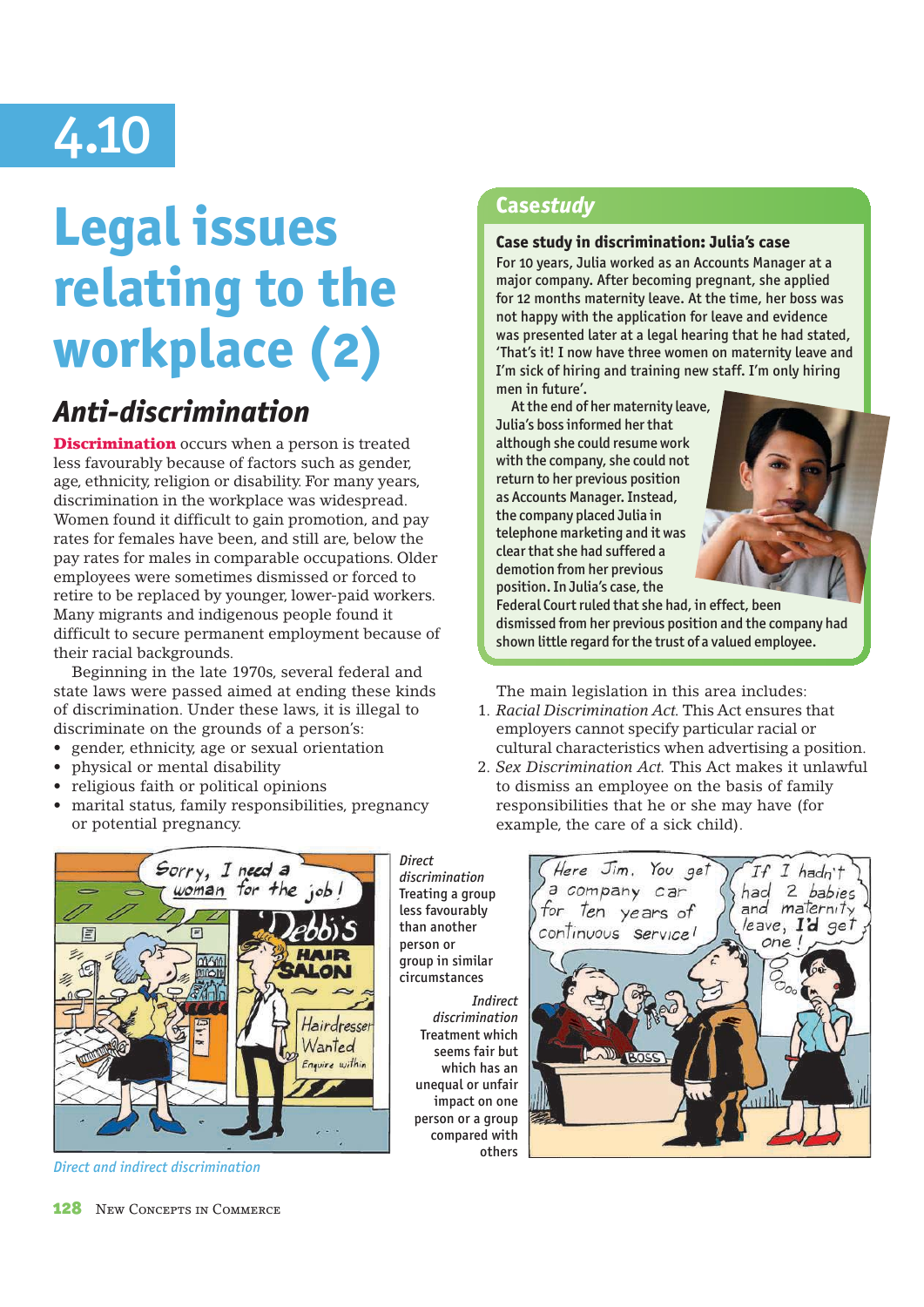- 3. Disability Discrimination Act. This Act is designed to ensure that, within reason, all people with a disability have equal access to employment.
- 4. Affirmative Action Act. This Act requires businesses to promote equal employment opportunities (EEO) for those groups of people who were formerly discriminated against.

## *Unfair dismissal*

If an employee is not performing his or her job satisfactorily or behaves in an inappropriate manner, the business can terminate the employment of the employee. This is called dismissal. There are three ways in which an employee may be dismissed:

- 1. Summary dismissal is based on a serious breach of the employment contract, such as serious theft from an employer, fraud, intoxication, or assault of an employer.
- 2. Dismissal 'on notice' is based on failure to perform the job adequately.
- 3. Redundancy or retrenchment is dismissal due to the employer no longer needing the employee for economic or operational reasons.

Unfair dismissal occurs when an employee is sacked (or threatened with the sack) and they believe the dismissal is 'harsh, unjust or unreasonable'. Protection from unfair dismissal has been incorporated into state and federal legislation. Under the New South Wales *Industrial Relations Act 1996* an employee who believes they have been unfairly dismissed can apply to the NSW Industrial Relations Commission for reinstatement and/or compensation. The Act's main objective is to create a system that gives employees access to a cheap, simple and fair process of appeal. The federal legislation is very similar to that of NSW except that unfair dismissal protection applies only to businesses that employ more than 15 staff.



*A case of unfair dismissal*

## **Activities**

#### **Understand**

- **1** What is meant by the term 'discrimination'?
- **2** Identify the groups in society which may experience discrimination.
- **3** Briefly outline the purposes of two pieces of antidiscrimination legislation.
- **4** What does it mean when a company claims to be an EEO employer?
- **5** Briefly outline the three ways that an employee may be dismissed.
- **6** Under what conditions is a dismissal considered to be unfair?

#### **Think**

- **7** Why do you think anti-discrimination legislation has not always been effective in removing discrimination?
- **8** With reference to Julia's case on page 128, do you agree or disagree with the Federal Court's decision? Why or why not?

#### **Communicate**

- **9** Imagine you have just been refused a job because of your gender. Write an email to a friend telling them how you feel about this.
- **10** Read the following story and then answer the questions.

#### **Natashia Frazer and Civic Printers**

I had been employed by Civic Printers for 12 years. One month ago my new supervisor warned me that if my work did not improve I may be dismissed. Prior to this I had only received favourable work reports.

 One Friday afternoon I was told that someone else had complained about my performance and that I was being dismissed. I was not aware of any other complaint. I had never been given any written advice that my work was unsatisfactory. However, the supervisor's decision was final and I was dismissed. I think it is unfair.

- (a) After reading the story have a class vote to decide whether Natashia's dismissal was fair or unfair.
- (b) Now divide the class into small groups. Each group has to decide whether the termination of Natashia was fair or unfair, and then report back to the class. Discuss the different group responses.
- (c) Take another vote to see if the discussion has made any difference to class members' views.

#### **Glossary**

discrimination treating a person less favourably because of factors such as gender, ethnicity, religion or disability

unfair dismissal termination of employment that is considered to be harsh, unjust or unreasonable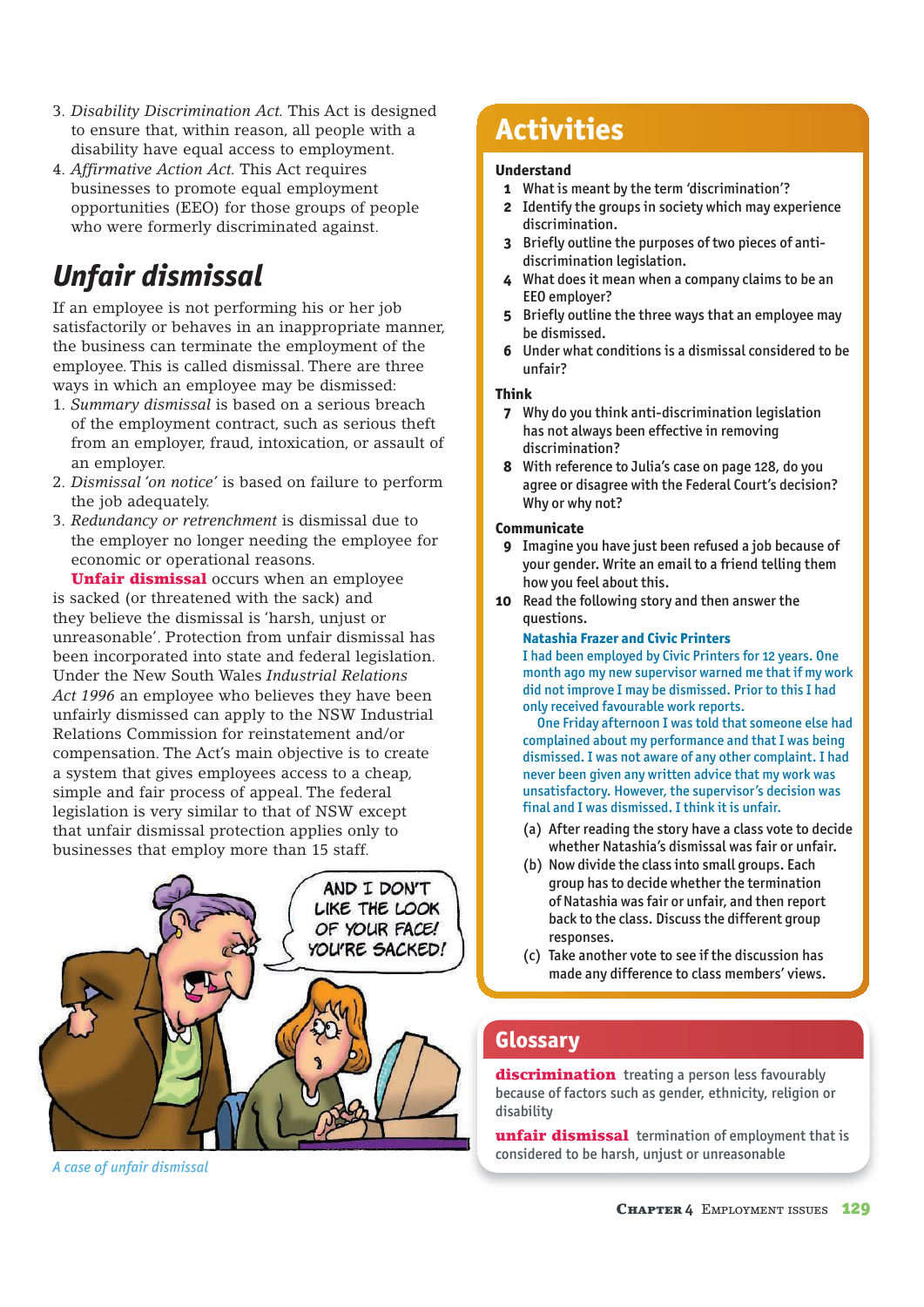# 4.11

# **Legal issues relating to the workplace (3)**

## *Redundancy and retraining*

**Redundancy** occurs when a job a person is doing is no longer required to be performed, often due to technological changes. Therefore, unless the existing employee can be retrained for another job, they will be made redundant. Redundancy can be either voluntary or involuntary.

Voluntary redundancy occurs when the business wishes to reduce either the size or nature of its workforce and decides how many employees should be 'let go'. Employees are then informed of the situation and given the opportunity to nominate themselves for voluntary redundancy. Employees who choose voluntary redundancy are offered a redundancy package: a payout of a sum of money which is usually very generous. It includes the payout of any unused entitlements such as long service leave and termination pay. If too few employees volunteer, the business may be forced to decide which employees will be made redundant involuntary redundancy. The involuntary redundancy package is less than the voluntary package.

#### **Com** *fact*

Between 1811 and 1816, during the early stages of the Industrial Revolution, members of organised bands of craftsmen destroyed newly introduced machinery in the Midlands and the north of England on the grounds that it took away their skills and livelihoods. Their leader was said to be Ned Ludd, and the group became known as 'Luddites'. Today, people who resist new technology are called Luddites.

## *Privacy*

When you are employed, chances are that someone is monitoring your performance and behaviour. Many businesses monitor employee telephone conversations, web hits, keystrokes, completion time and emails. Some companies use closed-circuit television cameras to watch employees. Call-centre

operators have some of their phone calls listened to for training purposes. Sometimes employees have to use a log-off code whenever they leave their desks.

This type of monitoring raises a number of ethical issues. Critics claim that a business's right to know is offset by the workers' right to privacy  $-$  to be left alone. There is growing concern over invasion of privacy. For example, is it an invasion of privacy if a business:

- performs genetic screening to deny employment to people whose future health problems might disadvantage the business
- s demands drug and alcohol testing of employees
- listens to phone calls and checks web hits to determine whether they relate to the job or are being made for private purposes?

Businesses have the right and, to some extent, the obligation — to protect themselves against theft, misuse of company resources and unsafe work practices. However, these goals should not be achieved at the expense of personal privacy.

*Getting the right balance between employer and employee rights can sometimes be difficult.*

## *Outsourcing*

Outsourcing is the contracting of some organisational operations to outside suppliers. For example, school cleaning is outsourced to private companies.

Many businesses have rearranged their workforces to employ a minimum full-time staff and to use as many people from outside the business as possible on a contract, casual or part-time rate, or piecework. Those in favour of outsourcing argue that resources are used more efficiently and it provides employment opportunities. Opponents argue that it results in less job security and lack of employee entitlements.